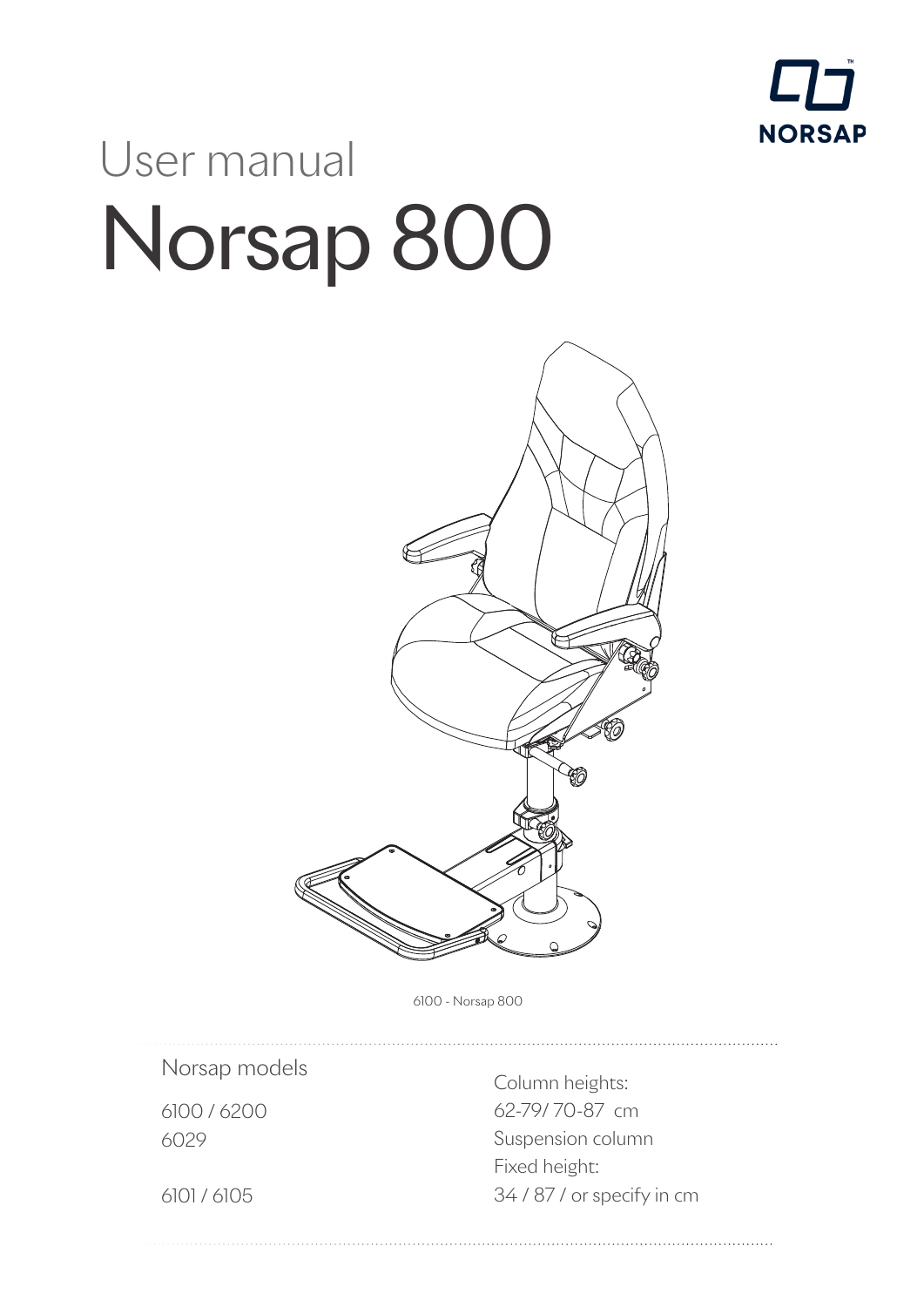# **NORSAP**

#### INTRODUCTION

Norsap is the recognized leader in the design and production of helmsman and operator seats for the maritime market.

This manual will help you make the most out of your Norsap chair.

If you have any questions regarding your Norsap chair, please contact our head office for further assistance.

#### TABLE OF CONTENTS

| Care and maintenance of leather |
|---------------------------------|
| Care and maintenance of fabric  |
| Maintenance of moving parts     |
|                                 |
| Mounting holes measurements     |
|                                 |
|                                 |
|                                 |
|                                 |
|                                 |

#### SAFETY

Be sure to keep hands and fingers out of moving parts areas when operating the chair.

### CARE AND MAINTENANCE OF LEATHER

As a natural product, leather is very durable and hardwearing, but all leather products require cleaning and protection. By following these instructions, you will ensure a long and lasting leather quality. Never place leather furniture closer than 20-30 cm to a radiator or in direct sunlight.

#### LEATHER CLEANING

Cleaning removes everyday dirt and stains from your leather. Without proper cleaning the leather will over a period of time leave grease spots or discoloration's. To avoid this, clean with Soft Cleaner on a regular basis. We advise once a month.

#### LEATHER PROTECTION

Protect your leather to guarantee that the original quality of the leather will be maintained. Use Leather Protection Cream, we advise 2-4 times a year. This will protect against spots and preserve the leathers softness.

### CARE AND MAINTENANCE OF FABRIC

Regular light vacuuming. Occasional cleaning should be done with a reputable brand of upholstery shampoo following the manufacturer's instructions

#### MAINTENANCE OF MOVING PARTS

Glide parts of the chair can be lubricated with a silicone-based lubricant. If the chair is on a deck rail, it is important that the deck rails railway is NOT lubricated.

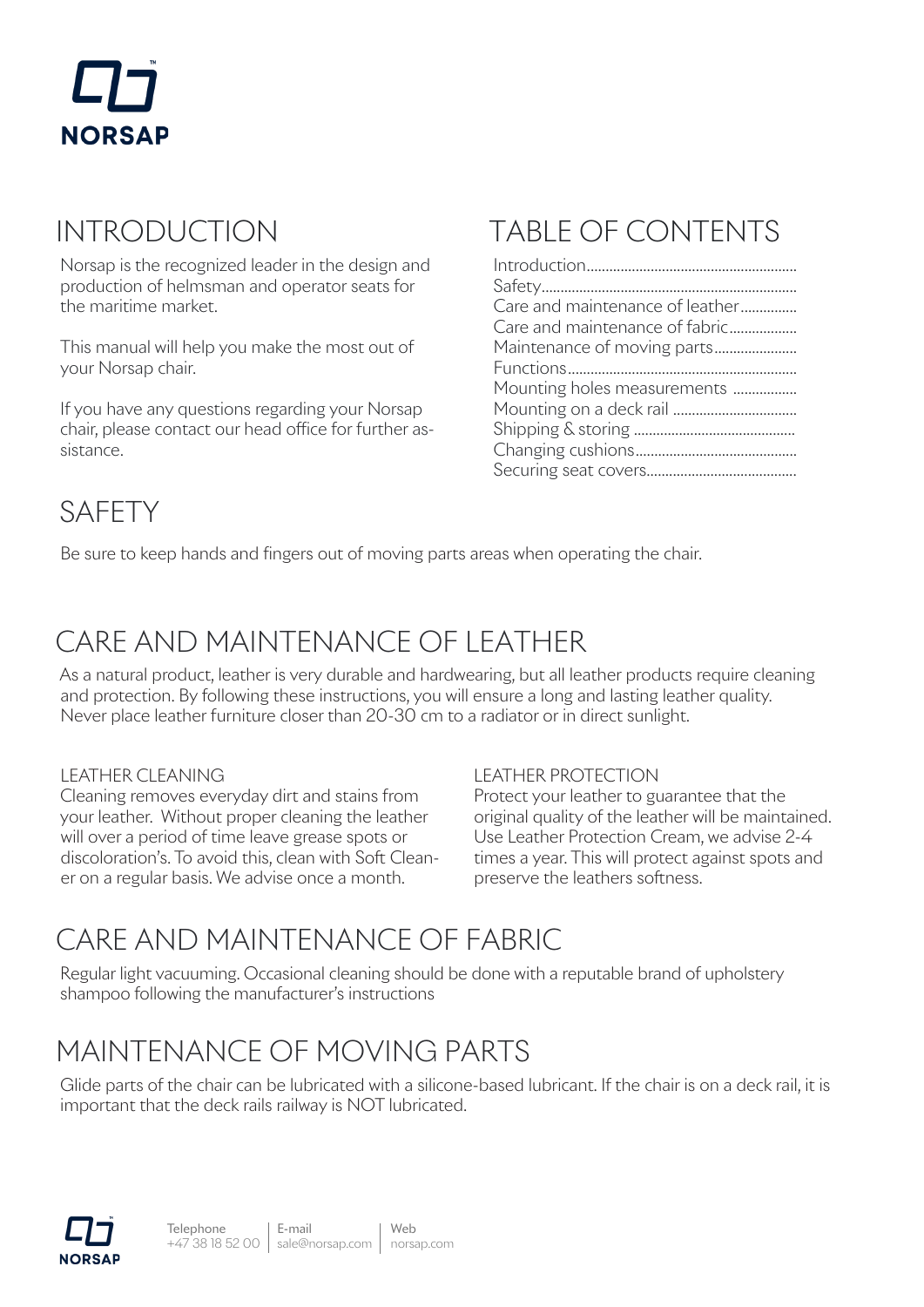#### FUNCTIONS OF THE NORSAP 800 CHAIR



- 1. Packing net on backside of chair (This document should be stored here)
- 2. Eccentric adjustment of armrest angle (Armrests can be tilted to an upright position)
- 3. Back rest adjustment release/tighteners
- 4. Seat angle adjustment (x2)
- 5. Seat forward/aft adjustment (x2)
- 6. Column height adjustment gas strut release (Not applicable in all models)
- 7. Swivel/turn release of chair top
- 8. Foldable foot rest hoop (Not applicable in all models)
- 9. Column height release/tightener (Not applicable in all models)
- 10. Foot rest height adjustment release (Foot rest can be tilted to an upright position) (Not applicable in all models)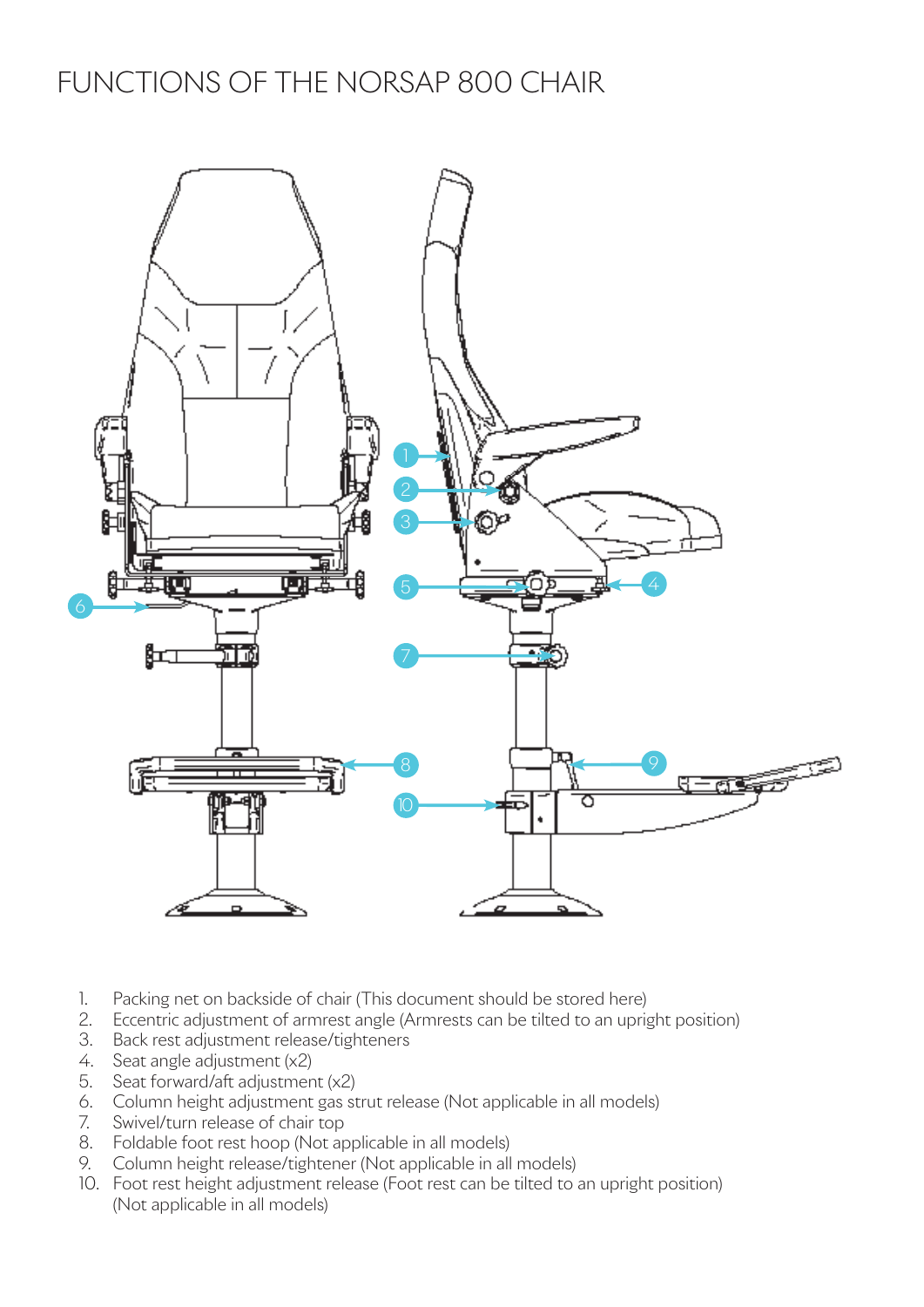### MOUNTING HOLES MEASUREMENTS

A strong and level foundation is required to secure the installation of the base.

It may occur that during storage or transport that the telescope column fastens in the lower position. This can easily fixed be adjusted by fastening the lockable arm for swing, lift up the release handle at the same time pull up the chair.



#### MOUNTING ON A DECK RAIL

First make sure to have mounted the deck rail according to its user manual. The bolts for mounting the chair to the deck rail is already in place on the carrier wagon.

- If you have an electrical deck rail and the cabling of the switch is done by quick-connections already implemented in the chairs column.
- If you have a manual deck rail with release from seated position, the mounting of the release lever is shown in the deck rails user manual.
- If you have a basic deck rail, the wiring and mounting of the release lever is shown in the deck rails user manual.

#### SHIPPING AND STORAGE SPECIFICATIONS

The chair should be shipped and stored in an upright condition. No other materials should be shipped or stored on top of a the chair or deck rail.

The chair should be shipped and stored at temperatures between -20°C and +40°C. The chair should not be operated until its been acclimatized between 0°C and +30°C. The chair should be kept in a clean, dry environment.

Upon receipt, we recommend that the shipping packaging be immediately examined for damage. Any damage should be noted on the delivery receipt and a request for inspection by the transportation company should be made. The shipping packaging should be opened immediately and the chair or the deck rail examined for concealed shipping damage.

If the chair appears to be damaged, a concealed bad order report should be immediately filed with the transportation company.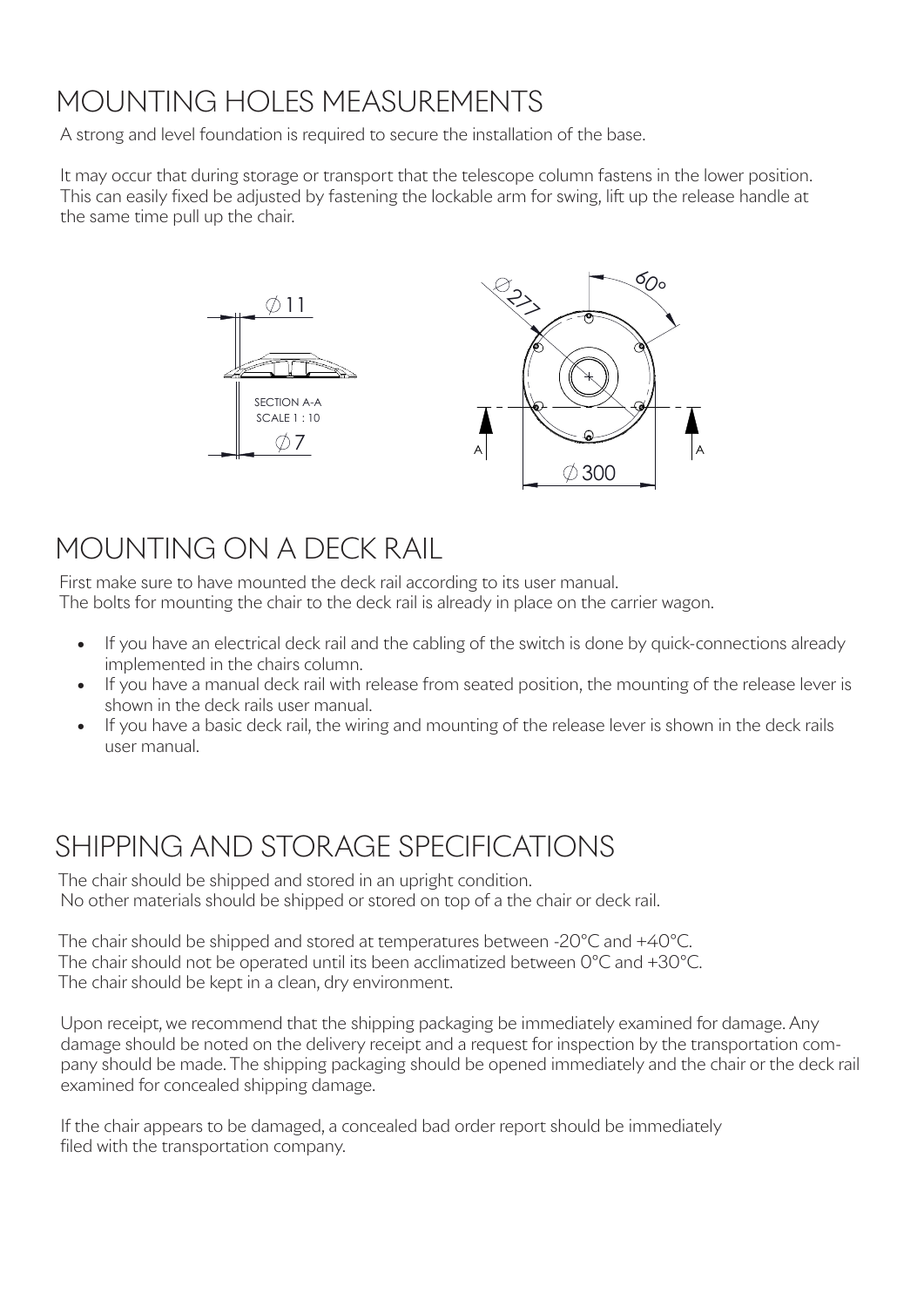#### REPLACING SEAT PILLOWS

If your upholstery is damaged or worn, its recommended to replace the whole part. To re-fit new leather (or other fabric) on existing cushions is not recommended.

If the chair is intended to be used under extreme conditions, an additional seat cover is advised. This comes in two different materials, water repellent and fabric.

| Item Name                     | Item No.        |
|-------------------------------|-----------------|
| Norsap 800 Backrest Cushion   | <b>PUTE-025</b> |
| Norsap 800 Seat Pillow        | <b>PUTE-024</b> |
| Seat cover in fabric          | 6283            |
| Seat cover in water repellent | 6284            |
| Seat cover in leather         | 6286            |

To replace the back rest cushion, unscrew the 10 marked wood-screws on the illustration below. Replace the cushion with the new one, re-mount the cushion with the wood-screws.

To replace the seat rest cushion, flip up the seat and unscrew the 4 marked wood-screws on the illustration below. Replace the cushion with the new one, re-mount the cushion with the wood-screws.



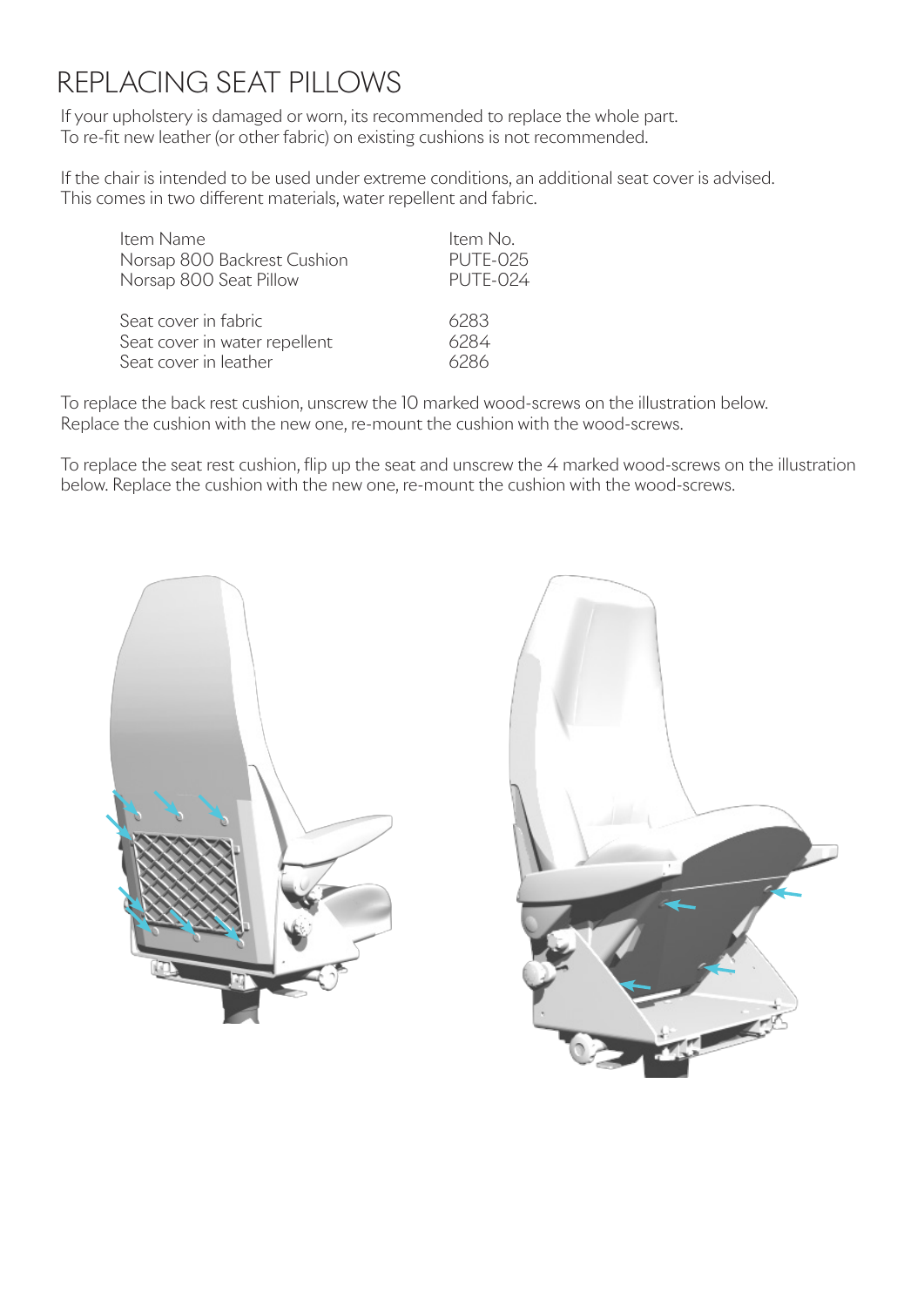## Replacing armrests

To replace the armrest, unscrew the bolts and dismount the old armrest then place the new armrest and tighten the bolts again.

Item Name Item No. Norsap 800 Armrest Left 3846V<br>Norsap 800 Armrest Right 3846H Norsap 800 Armrest Right



#### SECURING ADDITIONAL SEAT COVER

To secure seat cover, place Velcro tape on the lower back rest and underneath the seat as illustrated below.